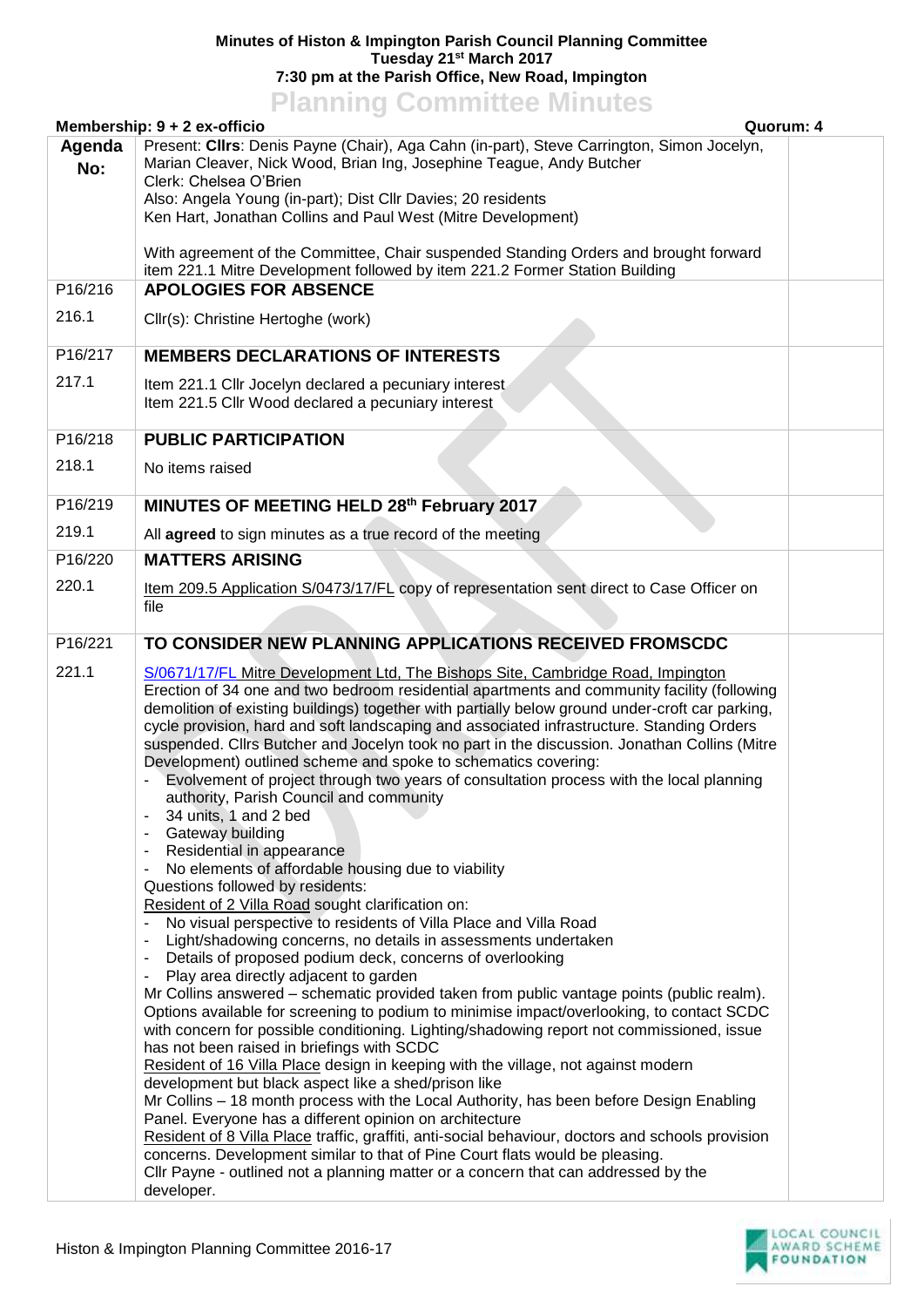Resident of 25 Cambridge Road clarity on proposed parking spaces. Mr Collins – confirmed 34 spaces, 1 per property as per policy Resident of 13 Villa Place car park and access concerns via Villa Place Mr Collins – clarified no access to site via Villa Place Resident of 2 Villa Road previous planning application in Hereward Close refused. overdevelopment of plot, does that come in here? Mr Collins – The Local Authority had not raised as an issue to date Mr Collins encouraged all residents to send their concerns to South Cambs in writing, closing date 31st March Questions closed. Chair re-instated Standing Orders Cllr Jocelyn declared a pecuniary interest and took no part in the discussion Committee discussed: Affordable Housing: Cllr Ing outlined misquote in Planning Statement regarding South Cambs Policy for affordable housing – missing out the words "up to 40%". Request for Planning Officer to look at what percentage of affordable housing could be viable for this site. If affordable viable, option to condition to code 4 Play Area Cllr Payne raised concern, out of sight of development. Request for SCDC to consider amending demands and policy noting Recreation Ground and South Road play area are within close proximity to development. Cllr Teague suggested option of funds to be transferred to Parish for upkeep of existing play areas/open spaces Appearance option for buff brick preferred by all Shadowing request for developer to investigate impact on Villa Place/Villa Road Cllr Ing proposed – appreciate effort and consultation to date with developers, but due to the viability of the site and no affordable housing proposed, have no option but to make a recommendation refusal conditioning, if SCDC are minded to make a recommendation of approval amenity and privacy of 2 Villa place corrected by conditions and preference for buff brick. Assessment to be undertaken to clarify if any affordable housing can be added to the proposal, members in favour of up to 40% Cllr Carrington proposed recommendation of approval, with same condition. 3 in favour, 3 against, 1 abstention. Chair casted vote against, motion not passed Vote taken on motion proposed by Cllr Ing: *Committee members appreciate and placed on record the effort and consultation to date*  with developers. However, given that no affordable housing is proposed, the Parish Council *have no option but to make a recommendation of refusal If SCDC are minded to make a recommendation of approval, it is requested that the amenity and privacy of 2 (and possibly 4) Villa Road and 14 Pine Court be corrected by appropriate conditions (screening). The need for the play area is questioned given the figures provided by County Council on occupancy of children. Fears of what might therefore happen to it led to comment that it should be struck from the plans, given the proximity and safe access to other play areas The applicant showed two representations of the scheme with alternatively dark and buff brickwork. The committee had a clear preference for the buff. The Committee requests an Assessment to be undertaken to clarify if any affordable housing can be added to the proposal, members in favour of anything up to 40% Were affordable housing to be included, the suggestion is made that the requirement for Code 5 be downgraded to Code 4.Proposed Cllr Ing, 5 in favour 1 against 1 abstention* motion passed. Mr Collins confirmed main reasons for site not being viable: - Contamination of site - High Water table - Quantum of building Nothing about the design, materials proposed Members wish to put on record the collaboration and time spent with the Parish Council and the Community taking forward the consultation. Wish every developer took that care 17 residents left the meeting S/0783/17/FL K Hart, Former station site including derelict Histon & Impington Railway Station, 94-96 Station Road Restoration and redevelopment of the former station building with a ground floor commercial unit comprising use Class A1 (shop), A2 financial and professional services), A3 (cafe), D1 (non-residential institutions) or B1(a) (offices) – in the alternative with 2 apartments above; together with the erection of 10no. apartments, car and cycle parking, landscaping and associated infrastructure. Standing Orders suspended to allow Mr Hart to outline scheme, covering: - No affordable housing, not viable to due costs to re-instate Station Building



221.2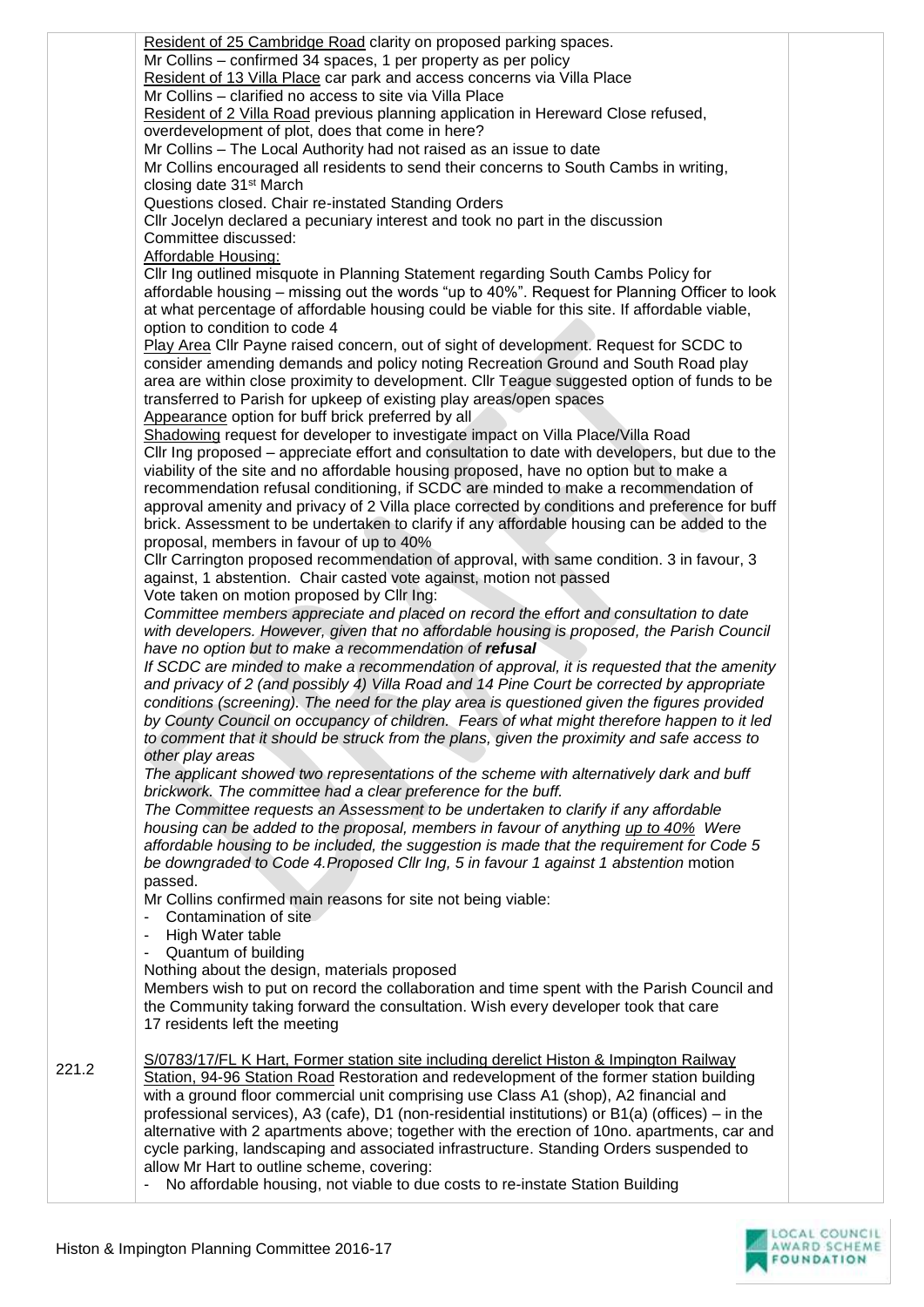|         | Architects followed principle to re-instate the old building<br>CCC compulsory purchase for car parking<br>Verbal agreement to save building as long as recovered full quantum of value<br>CIIr Butcher queried access to site via private road and financial implication for those<br>residents living there. Mr Hart confirmed, road owned by Clark Brothers, application for site<br>not yet received, but does have right of way access<br>Noting plans not yet on SCDC website, Cllr Payne proposed to defer decision to next<br>Planning Committee meeting, 4 <sup>th</sup> April, all in favour. Mr Hart was thanked for his input.<br>All remaining members of the public left the meeting. Chair returned to agenda order                                                                                                                                                                                                                                                                                                 |            |
|---------|------------------------------------------------------------------------------------------------------------------------------------------------------------------------------------------------------------------------------------------------------------------------------------------------------------------------------------------------------------------------------------------------------------------------------------------------------------------------------------------------------------------------------------------------------------------------------------------------------------------------------------------------------------------------------------------------------------------------------------------------------------------------------------------------------------------------------------------------------------------------------------------------------------------------------------------------------------------------------------------------------------------------------------|------------|
| 221.3   | S/1733/16/FL Mr Max York, Cambridge Health and Fitness Clinic, Bridge Road, Impington<br>Provision of new sports leisure and sports training facilities including new 3G artificial<br>training pitch and additional vehicular access and bike parking facilities. 14 day amendment<br>- Revised Transport Statement. All agreed to make a recommendation of approval<br>subject to confirmation of sufficient clearance from proposed buildings A and B from<br>pressurised main sewer running the through site. Cllrs Ing abstained from vote                                                                                                                                                                                                                                                                                                                                                                                                                                                                                    |            |
| 221.4   | S/0728/17/FL Mr M Cook, 1 Harding Way, Histon detached garage. All agreed to make a<br>recommendation of approval subject to confirmation and site visit from Case Officer to<br>confirm no major disruption to trees and hedges on site                                                                                                                                                                                                                                                                                                                                                                                                                                                                                                                                                                                                                                                                                                                                                                                           |            |
| 221.5   | S/0737/17/FL Mr & Mrs Adam, 13 Mill Road, Impington Proposed two storey rear and side<br>extension, proposed loft conversion including a dormer and new rooflights. Cllr Wood<br>declared a pecuniary interest and took no part in the discussion. Following inspection of<br>plans, all agreed to make a recommendation of approval                                                                                                                                                                                                                                                                                                                                                                                                                                                                                                                                                                                                                                                                                               |            |
| P16/222 | <b>To Accept Clerks Report</b>                                                                                                                                                                                                                                                                                                                                                                                                                                                                                                                                                                                                                                                                                                                                                                                                                                                                                                                                                                                                     |            |
| 222.1   | No report provided                                                                                                                                                                                                                                                                                                                                                                                                                                                                                                                                                                                                                                                                                                                                                                                                                                                                                                                                                                                                                 |            |
| P16/223 | To Receive Up-Date on: Northstowe, North West Cambridge, Darwin Green,<br><b>Waterbeach developments</b>                                                                                                                                                                                                                                                                                                                                                                                                                                                                                                                                                                                                                                                                                                                                                                                                                                                                                                                           |            |
| 223.1   | S/0559/17/OL Secretary of State for Defence and Urban & Civic Plc, Waterbeach Barracks<br>and Airfield site, Waterbeach Outline planning permission for up to 6,500 dwellings<br>(including up to 600 residential institutional units), business, retail, community, leisure and<br>sports uses; a hotel; new primary and secondary schools; green open spaces including<br>parks, ecological areas and woodlands; principal new accesses from the A10 and other<br>points of access; associated infrastructure, groundworks and demolition; with all matters<br>reserved except for the first primary junction from the A10. Comments to be received by<br><b>10th April 2017</b><br>Cllr Ing to attend exhibition 29 <sup>th</sup> March and feedback to Committee 4 <sup>th</sup> April. Agreed to defer<br>application to next agenda. Cllrs Butcher and Jocelyn working with Committee Clerk to look<br>at highway details prior to next agenda, agreed scope of response to cover highway/traffic<br>and retail implications |            |
| P16/224 | <b>Consultations</b>                                                                                                                                                                                                                                                                                                                                                                                                                                                                                                                                                                                                                                                                                                                                                                                                                                                                                                                                                                                                               |            |
| 224.1   | <b>None</b>                                                                                                                                                                                                                                                                                                                                                                                                                                                                                                                                                                                                                                                                                                                                                                                                                                                                                                                                                                                                                        |            |
| P16/225 | <b>Task &amp; Finish Primary School</b>                                                                                                                                                                                                                                                                                                                                                                                                                                                                                                                                                                                                                                                                                                                                                                                                                                                                                                                                                                                            |            |
| 225.1   | Discussion points to feedback to Task & Group<br>Cllr Payne updated members on meeting at Junior school 21 <sup>st</sup> March also attended by Cllrs<br>Jocelyn and Butcher, covering:<br>Access through play area for pedestrian and cyclists<br>Planning application expected to be determined October<br>Access, no improvements for car users<br>Additional staff parking<br>Options for Library for further discussion<br>Three porta-cabins during construction phase<br>Visibility and access concerns rear of site, vehicular access not possible<br>$\overline{\phantom{a}}$<br>Query raised whether covenant for community use transferred to academy Cllr Payne to                                                                                                                                                                                                                                                                                                                                                     | <b>DWP</b> |
|         | seek Land Registry details of site                                                                                                                                                                                                                                                                                                                                                                                                                                                                                                                                                                                                                                                                                                                                                                                                                                                                                                                                                                                                 |            |